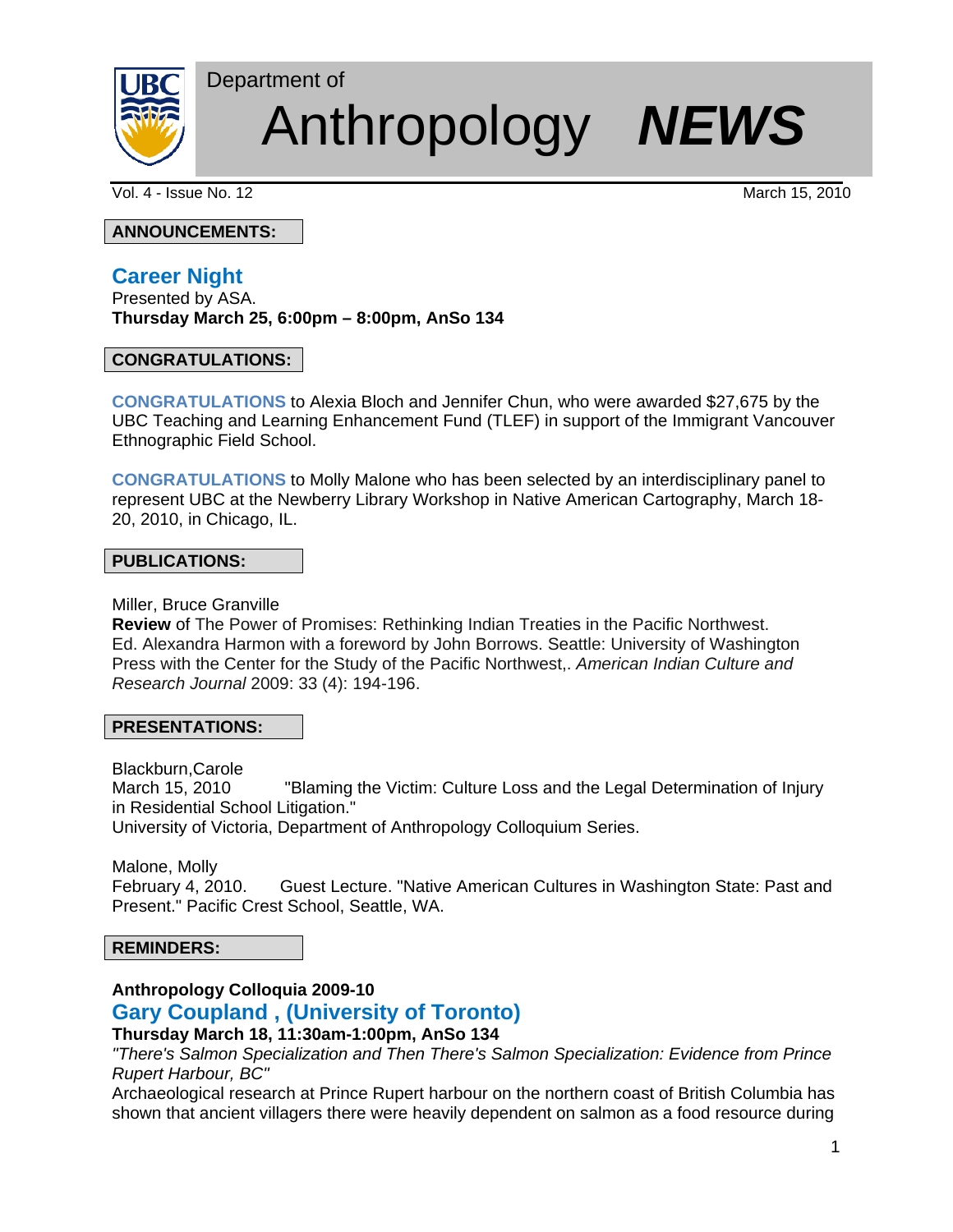the period from 500 BC to Ad 1000. They were extreme salmon specialists. Comparisons to other regions of the Northwest Coast show that the Prince Rupert harbour villagers were unusual, if not unique, in this regard. Variability in degree of salmon specialization throughout the culture area leads to the suggestion that multiple pathways to cultural complexity may have been taken, an idea that receives support when other lines of evidence, such as variability in the spatial order of houses, are considered.

# **Anthropology Graduate Conference**

**Saturday March 20 Keynote speaker - Daniel Boxberger** *Thea Koerner House (GSS Penthouse), 6371 Crescent Road, UBC, 7:30pm* **For more information, please go to: http://www.anth.ubc.ca/graduates/graduate-student-conference.html** 

# **UBC Archaeology Day**

**Sunday March 21, 8:30am-5:10pm, AnSo 207**  For schedule of events, please go to:http://www.anth.ubc.ca/ and click on the bottom of the page.

# **Anne Underhill**

**Thursday March 25, 11:30am-1:00pm, AnSo 134**  Co-sponsored by the Department of Asian Studies.

## **Research Open House**

## **Monday March 29 from 2- 6pm in ANSO 134 and 1109**

President Stephen Toope and Dean Nancy Gallini will visit from 3:30-5:00pm. All welcome!

## **SPECIAL EVENTS OUTSIDE THE DEPARTMENT:**

The LIU RESEARCH GROUP ON GENDER AND SEXUALITY IN LATIN AMERICA is pleased to invite you to the following two events:

## **Workshop: "Research on Gender and Sexuality in Latin America at UBC"**

## **Friday March 19 – Liu Institute, Boardroom, 3:00pm-6:00pm**

This is a student presentation seminar in which graduate students will present and receive feedback on their works in progress focused on issues of gender and sexuality in different Latin American regions, cities, and countries.

Invited discussants: Dr. Juanita Sundberg (Dept. of Geography) and Dr. Mary Bryson (Dept. of Educational and Counselling Psychology, and Special Education).

## **Film Screening and Discussion: "Transnational Desires in the Global Economy"**

## **Friday March 26 – Liu Institute, Caseroom, 4:00pm-7:00pm**

In this session we will watch and discuss the film *"Cinderellas, Wolves, and One Enchanted Prince*" (Brazil 2008; Dir. Joel Zito Araújo). The film will be introduced by Marie-Eve Carrier-Moisan, Ph.D. Candidate in Anthropology.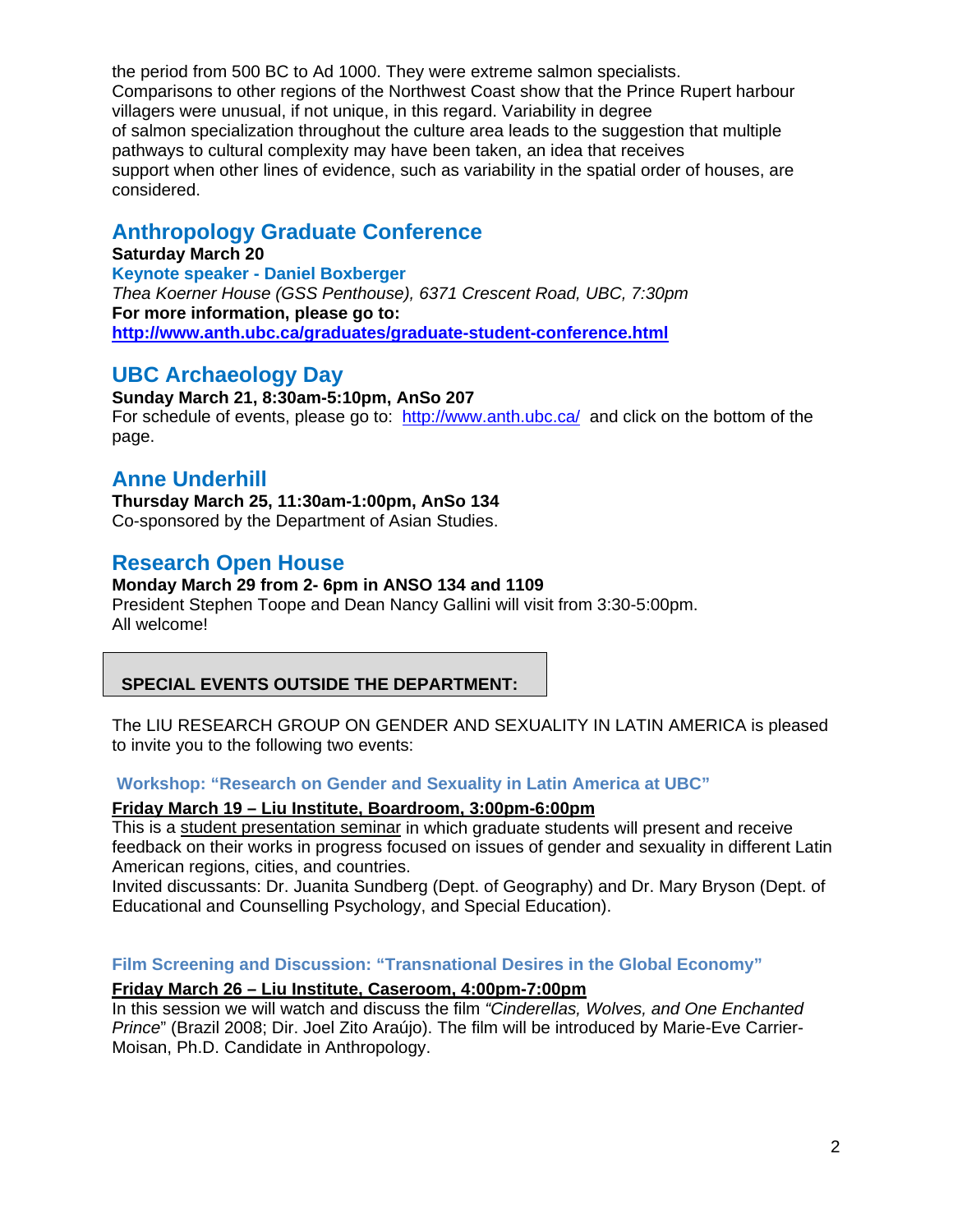## **MUSEUM OF ANTHROPOLOGY NEWS:**

#### **Museum of Anthropology Spring Exhibitions and Programs Border Zones: New Art Across Cultures**

An Exhibition Curated by Karen Duffek, MOA Curator of Contemporary Visual Arts Presented with Vancouver 2010 Cultural Olympiad **January 23-September 12, 2010**

*This exhibit brings together the work of twelve international artists who, through diverse approaches and technologies, present dynamic new forms of cultural expression across social, political, and geographical divides. From audioscapes intermixing ancient language and abstract sound, to video installations exploring real versus romanticized notions of landscapes over time and through political turmoil, to painted and sculptural explorations of the shifting ground between homeland and hostland, freedom and imprisonment, the translated and the untranslatable, the seen and the unseen, Border Zones: New Art Across Cultures seeks both to challenge and to deepen current thinking about notions of cultural boundaries – where they are linked, where they intersect, and where they diverge entirely. The exhibition is presented in the Museum of Anthropology's new Audain Gallery.* 

Instead of a printed catalogue, MOA has produced an innovative online web magazine featuring artist interviews, reviews, blogs, images, and ideas related to *Border Zones: New Art Across Cultures*. Visit www.borderzones.ca today for the inside scoop on the show.

**Participating artists include: Hayati Mokhtar and Dain-Iskandar Said, Malaysia; John Wynne, Canada/England; Edward Poitras, Canada; Thamotharampillai Shanaathanan, Sri Lanka; Tania Mouraud, France; Marianne Nicolson, Canada; Gu Xiong, Canada; Prabakar Visvanath, Canada; Rosanna Raymond, England/Samoa; Ron Yunkaporta, Australia; Laura Wee Láy Láq, Canada.** 

**Exhibition presented with Vancouver 2010 Cultural Olympiad. Sponsored by The Vancouver Foundation, The Canada Council, Consulat Général de France à Vancouver, and Audrey Hawthorn Fund for Publications in Museum Anthropology.** 

## **INBODY: MOA Global Dialogue**

A symposium curated by Jill Baird, MOA Curator of Public Programs & Education Presented with Vancouver 2010 Cultural Olympiad **March 18 – 20, 2010, 6:30-9:00 pm** 

*The 2010 Olympics provide an ideal opportunity to explore expectations and definitions of the body – the physical body, the imaginative body, the ethical body, and the virtual body. MOA is creatively responding to these ideas through INBODY: A Global Dialogue. INBODY will bring artists, athletes, scholars, and activistsfor a three day symposium to discuss and challenge accepted notions of the body. INBODY will be part performance, part provocation, and part discussion – posing such questions as: What is the body? How is the body used to communicate? Whose bodies matter? Each night will be a combination of performance, lecture, and discussion.* 

**Participants Martha Carter – choreographer and dancer jamie griffiths – multimedia artist and photographer Nondumiso Hlewe – artist and HIV/Aids activist Stacey Kohut – paralympic gold medalist Anthony Shelton – MOA director and curator,** *Fetishism*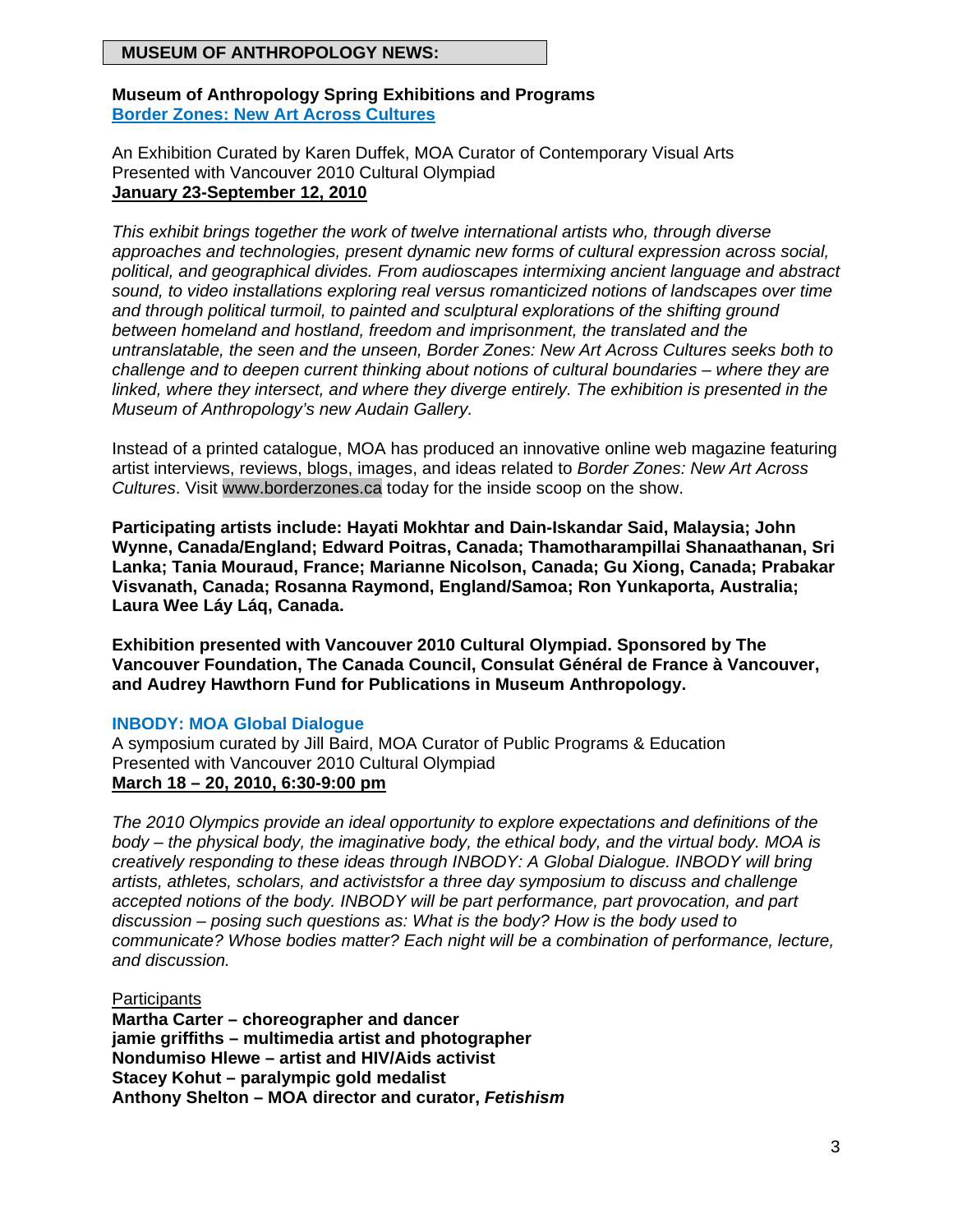#### **Margrit Shildrick – feminist scholar and author,** *Dangerous Discourses*

**Tickets** 

**MOA members + students \$10 per night/\$25 all 3 nights All others \$15 per night/\$40 all 3 nights Purchase tickets at door or reserve by calling 604.822.5087.**  *NOTE: capacity limited for discussion/performance Fri Mar 19; prepayment recommended*

#### **Schedule of Events**

Day 1 – March 18, 6:30 pm **Site specific performance piece by jamie griffiths Participants: jamie griffiths – phototherapy and representation of the body; Anthony Shelton – the fetishized body Provocateur: TBA** 

Day 2 – March 19, 6:30 pm **Site specific performance piece by jamie griffiths**  *Twisted: a story with a backbone,* **performed by Martha Carter Participants: Stacy Kohut – the body/his body in sport; Margrit Shildrick – evolving ethics and sport Provocateur: Patricia Vertinsky** 

Day 3 – March 20, 6:30 pm

**Site specific performance piece by jamie griffiths Participants: Nondumiso Hlewe – body mapping, Bambanani project for women living with HIV/AIDS in Africa; Martha Carter – the perfect/imperfect body in motion Provocateur: Jill Baird** 

## **Participant Profiles**

*Martha Carter is a Vancouver choreographer, performer, and Artistic Director of marta marta HoP. Twisted: a story with a backbone is her newest interdisciplinary creation about dance, scoliosis, and personal transformation. The story is told through monologue, movement, music, and visuals, revealing Carter's touching, yet comedic journey of living with a twisted spine while pursuing a career in dance. Twisted: a story with a backbone will be performed on March 19 as part of the INBODY dialogue; Martha Carter will also participate in the three evening discussions. www.martamartahop.com*

*Jamie griffiths is a UK born photographer, film director, collaborator, experimentalist, interactive computer media artist, and community gallerist. Innovations in experimental darkroom techniques led her into film-making and then to interactive performance collaborations with dance and music, using motion capture/trigger techniques & wireless hand controllers. Photographic portraits in the queer, SM, body-manipulation, and transgender cultures of the 1990's in San Francisco and Vancouver morphed into experiments with photo-therapy technique, working over extended periods of time on projects with friends who are intersex or living with AIDS/HIV. Her photographic and performance works have exhibited internationally since 1992. Jamie is a researcher in projection technology and adjunct professor (Film & Theatre) at UBC. She is currently developing a site-specific performance piece for INBODY that will begin on March 18 and evolve and change over the course of the next two nights of the conference.* 

*Nondumiso Hlwele is an artist/activist from Cape Town, South Africa. Living with HIV/AIDS, Nondumiso is one of the women of the Bambanani Women's Group who make body maps. Body maps are life-sized images that trace the contours of the painter's body, articulating*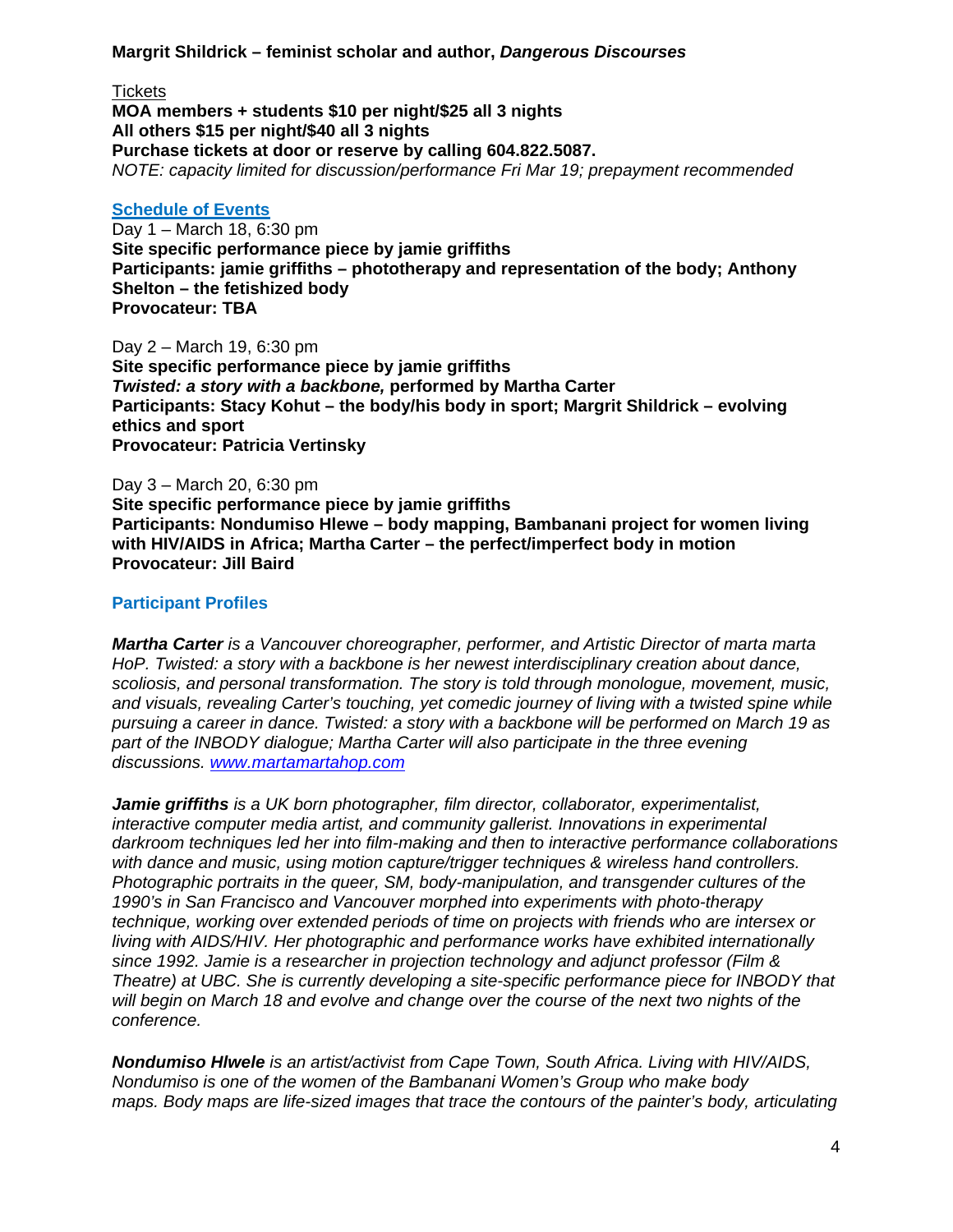*how they have been affected by HIV; the shadowy form of the person who has supported the painter hovers behind the image, indicating the crucial support needed from others. These images were initially created as part of a research and education project that looked at new ways to express and understand one's body – particularly in light of some of the cultural and social issues in South Africa. Nondumiso will participate as a speaker and as a discussant in the INBODY dialogue* 

*Stacy Kohut rides motorcycles, bmx, skateboards, anything fast and dangerous. A paraplegic since 1992, Stacy won Olympic medals in Lillehammer, Norway and Nagano, Japan. He is a passionate advocate for abilities and pushing boundaries, and provocatively suggests that one Olympics for all comers should be in our collective futures. He has a number of 'exoskeletons' that he rides whether skiing, biking, or skateboarding. Stacy will participate in the INBODY dialogue, pushing us all to re-consider what constitutes a 'normal' body.* 

*Anthony Shelton has been MOA Director since August, 2004. A distinguished anthropologist, administrator, curator and teacher originally from Britain, Dr. Shelton is a leader in museology, cultural criticism, and the anthropology of art and aesthetics. Of the thirteen exhibitions Dr. Shelton has curated or co-curated, three include African Worlds (Horniman 1999), Fetishism (Brighton, Nottingham, Norwich 1995), and Exotics: North American Indian Portraits of Europeans (Brighton 1991) – all of which used strong visual imagery to question notions of material culture and encourage discussion about the interplay of image, language, and meaning. He is extensively published on topics ranging from African visual culture, to Chinese puppets in the collections of the Brighton Museum and Art Gallery, to Western constructions of tropes of otherness: fetishism, primitivism and exoticism.* 

*Margrit Shildrick is a scholar and researcher in a number of intersecting areas related to the body using a poststructural and feminist lens. She co-edited Ethics of the Body: Postconventional Challenges with Roxanne Mykitiuk. Her research interests have focused on the body and particularly on the notion of the anomalous body, whether that relates to sex and gender, to disability, to ageing, or to cyborgs. Her new publication, Dangerous Discourses, brings together many of her interests including legal theory, queer theory, and even psychoanalysis.* 

**Musaic – Musical Mosaics / Awe-Inspiring Architecture Sunday, March 28, 2010, 7:00 pm (free admission)**

**Come and join a journey – both musical and literal – through the soaring spaces of the late Arthur Erickson's architectural masterpiece, the Museum of Anthropology. Acclaimed musicians Kathryn Cernauskas, flute; A.K. Coope, clarinet; Rachel Kiyo Iwaasa, piano; Heather Pawsey, soprano; and surprise musical guests invite you to enjoy the music of Canadian composers Srul Irving Glick, John Oliver, R. Murray Schafer, Harry Somers, Leslie Uyeda, and others at MOA.** 

*Musaic, co-presented by MOA and the Canadian Music Centre, is part of the Canada Music Fund's New Music in New Places initiative to take Canadian music out of concert halls and into alternative venues. The Canadian Music Centre gratefully acknowledges the support of the SOCAN Foundation and the Government of Canada through the Canada Music Fund.* 

#### **Asian Illuminations 2010**

**Saturday, April 10, 2:00 pm** (Nihon buyoh-kabuki costume demo) & 7:00 pm (lecture on Chinese cinema) Annually, MOA and the Canadian Society for Asian Arts co-present a series of talks and performances highlighting Asian art and culture. This year, we are pleased to offer the following events on Saturday, April 10: